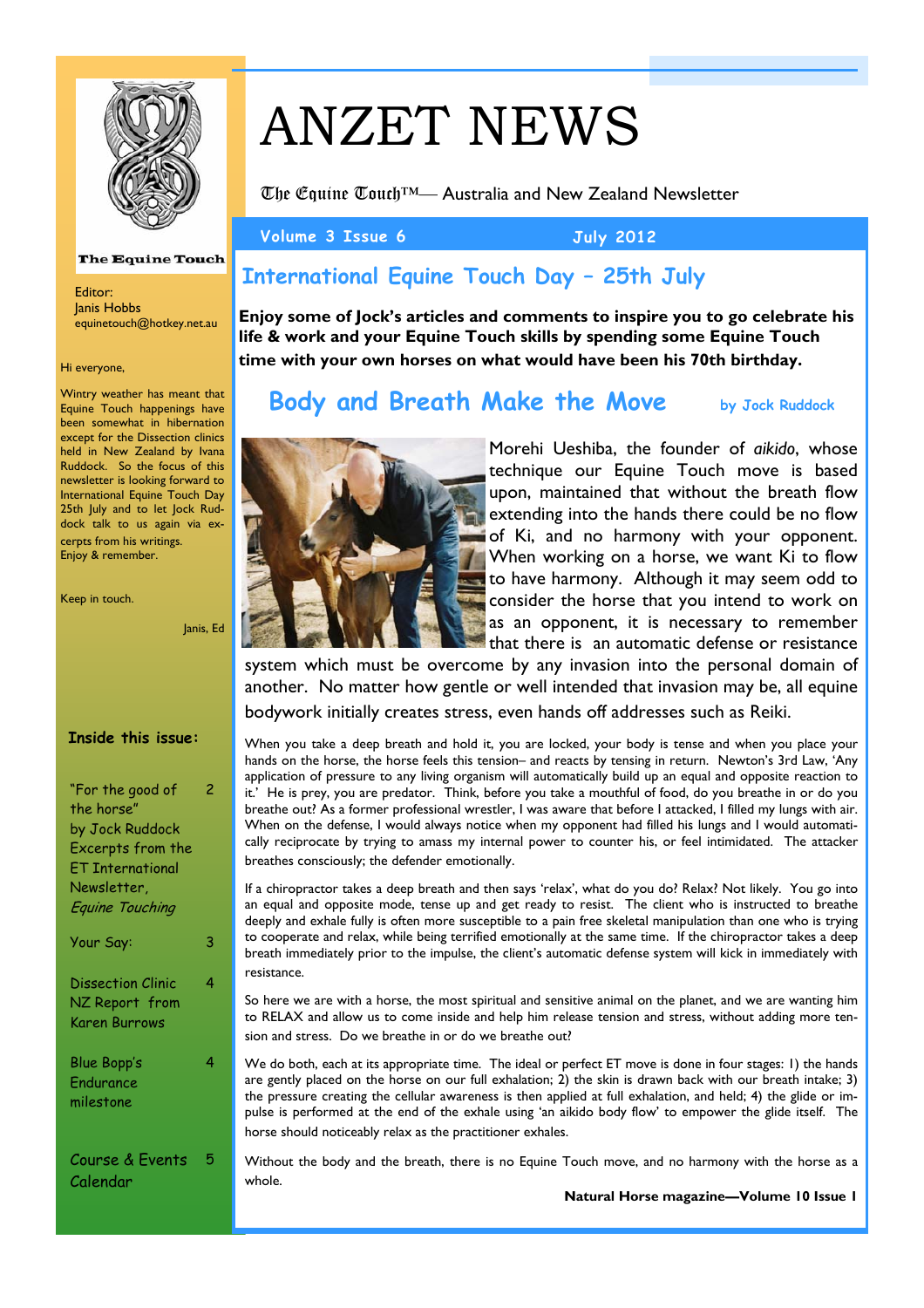# **Page 2 The Equine Touch™— Australia and New Zealand Newsletter**

**Excerpt from Jock & Ivana's** *Equine Touching* **(International Newsletter). Jock's Tip:-** 

## **The Neutral Place**

The horse moves away from you, it's worried about your hands, it's always cocking its leg to cow kick when you go to 'pop the cap'. It pulls its head up when you go to do the atlas move. Perhaps it's reacting to anticipated pain, perhaps it is fear, perhaps it is your hands, or perhaps it is your **intent**. The rule is that your integrity should always lead your intent—the case being when you have a horse which is concerned, afraid, suspicious, then if you walk into its space with an incorrect intent, (*no matter how noble*), sticking out in front of you you will surely lose. Always try to put your own memories of similar circumstances in your head, work these feelings out in your quiet times. Think of the times someone has come to help you, perhaps with an osteopathic manipulation, you knew their intention (*no matter how noble*), so you resisted and fear arose. Then think of the therapist who comes from a neutral place, who works on you in a manner where you do not even know that she is in fact working on you, her focus and intent masked by the integrity of her work, no fear arises, or any that was there, has di-



New Zealand, December 2009

minished. Perhaps her intent was not to perform the move, but to get you to allow her, even to ask her to help you. So let it be with the horse, come from the neutral place, accept with detachment that negativity

which the horse presents, and make certain that your intent is the correct one for that specific situation. **Ray Hunt,** 'The legend' "It is not what you can do to the horse that counts, it is what the horse will allow you to do, that is of consequence."

### **EQUINE BODYWORK HORSEMANSHIP© (EBH)** *Equine Touching* **Issue 3-2012 1 February, 2010**



Equine Bodywork Horsemanship© is a concept that has been running around in my mind for the past couple of years and is something more than just three words. It is an image that has been in the shadows of my mind for some time and it is something that all Equine Body workers should be aware of to be successful in that which they do. To some it is so natural as they blend in harmony with the horse but for others it is something that they must train themselves to perform and understand. It is different to what we have come to look on as horsemanship no matter which school you may follow, and yet when I look at the quotes from the two legends below they hold the key to everything I am talking about:

**Tom Dorrance:** It's all about feel, timing and balance.

Equitana, Melbourne November 2008

**Ray Hunt:** It's not what you can do to the horse that counts; it is what it allows you to do that is of consequence.

The more I read and study the philosophy and the foundation of the teaching of these two masters the more I understand, the more I believe that we should all understand the need for Equine Bodywork Horsemanship©. It's not about western or eastern concepts of horse training, or this school or that school, it is about ourselves. It is about understanding that when you go to work on a horse with a problem you are coming from a different place than a person who wishes to {train the horse.} Ever since I started working on horses and discovered that it was not just about muscle and bone but also emotion and spirit that I realized how important it is to settle down into this neutral space deep inside me rather than just working on the surface when I approach a horse and recognized that Equine Bodywork Horsemanship© is an art that should be studied and developed for the good of the horse.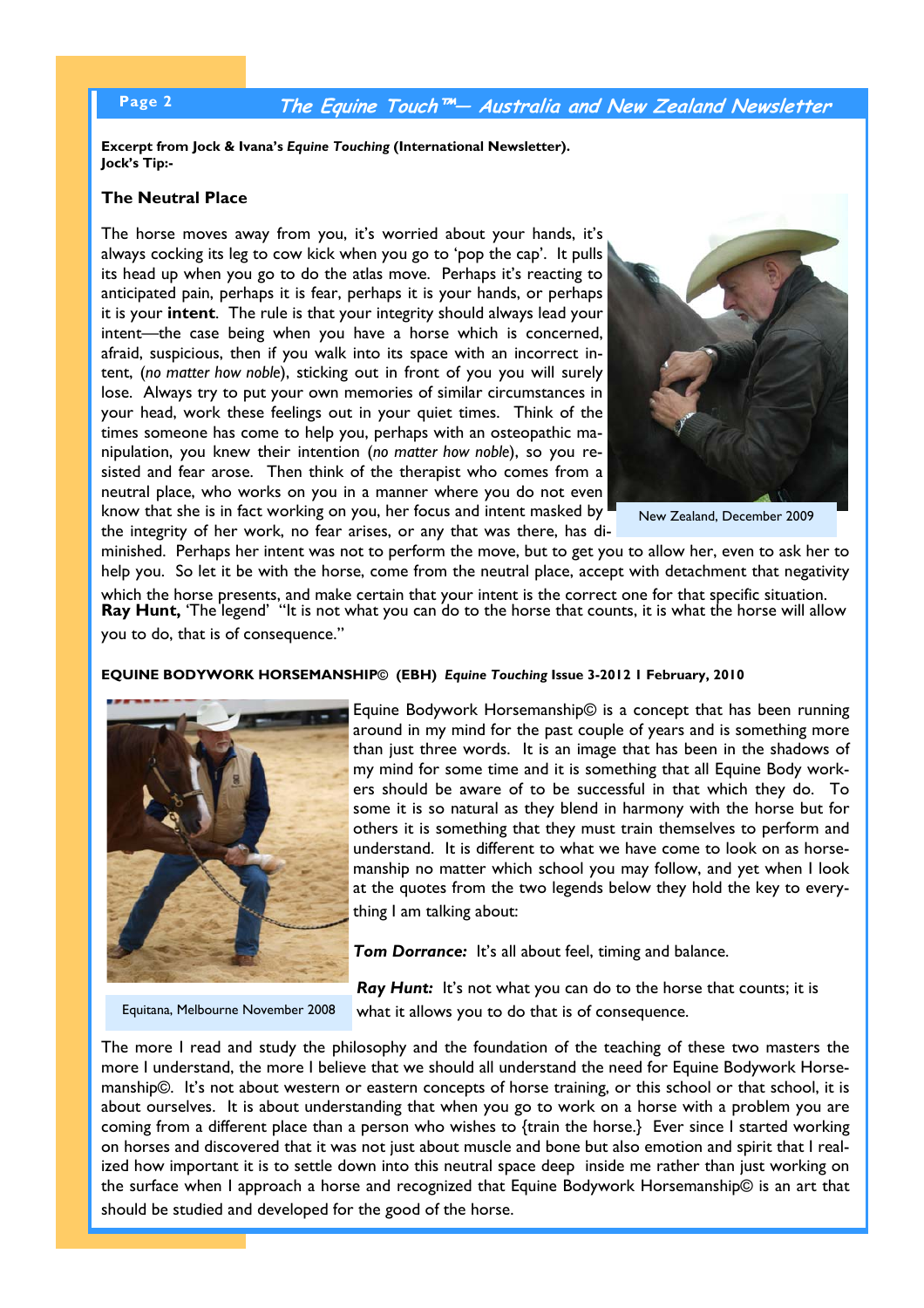# **Page 3 Volume 3 Issue 6**



This letter received via Ivana Ruddock highlights what many grateful Equine Touch students have felt in relation to learning Equine Touch; knowledge of how perform ET has transformed their ability to DO SOMETHING, to help their horse in times of need.

July 13, 2012

Dear Ivana,

Just wanted to drop you a note and tell you that Jo needs to be the poster horse for ET. Jock has saved his life again.

This morning Jo came around the corner of the barn with an unusual nicker. He was walking funny and I thought he had cut his foot really bad. However, when I got over to the barn he was stiff and having muscle spasms. His back was humped up and his neck had a huge knot on the right side of his neck. He was shaking really bad and having trouble standing up, when his back feet buckled under him, he went down.

I thought he had been poisoned. Patrick K. Crouch, D.V.M. was called again around 7:30 in the morning. He told me he didn't know what to do but he would come on over. He had me vein him with 10 ml of dexamethasone. After I gave the dex I started doing ET on the part of him I could reach. Finishing the ET on him Jo lay out flat on his side and went to sleep. He was so sound asleep that I call Suz Anne to see what she thought, I thought he was dead. The flies were all over him so he was sprayed with fly spray which caused him to get up immediately. He walked about 30 feet without any difficulty, but went down again after I did ET on him while he was standing. All his muscles were so tight and hard that you couldn't move any of them. I called Pat again and he said that he thought he was tied up and needed some selenium, but I didn't have any. I did ET on the part of him I could reach again. He lay out and slept again. When he got up he ate and seemed to be almost normal. He was still having some tremors in his back legs.

Tonight he seems to be just fine. He is sore but his muscle mass is soft and pliable. Thank you and Jock again for providing me with this ability to give Jo the gift of relaxation. Pat said he was convinced that is what helped him get well quickly.

I am ever thankful and love you dearly, Bettie Lou Crouch

#### Hi Janis

Just received my first news letter, thanks. I have been busy practising and have at least 3 emerging ET junkies. Ginger Megs was my first guinea pig as she has the experience of your magic touch; she was very patient with my attempts and gave me lots of feedback so I could work out the areas I was OK on and the areas I needed some more practice.

I then progressed to 3 of my other horses who have never had ET and they all gave me lots of feedback and always want more. The funny experience was doing ET on my miniature! I did have some difficulty in placing my body so I was not overwhelming for him; after a few runs we got the positioning right and he relaxed right into it.

The most amazing thing that I have experienced and I'm not sure if this is just in my head or if it is real, but as I have limited time I tend to come home from work tired and quite drained. I then push myself to get one of the horses and do a bit of ET practice on them before we feed up. What I am experiencing is that about an hour or so later I seem to feel energized; not sure if there is a reciprocal benefit and the practitioner benefits as well as the recipient or if just being with my horses is therapy enough Any which way it is it is a lovely way to end a hard day at work.

#### Carol Griffiths, Level 1 (May, 2012 at Raymond Terrace, NSW)

*Seems to me you have already reaped the rewards for your dedicated approach to practicing & building your skills and experienced tapping in to one of the reciprocal benefits of ET, connecting with the horse in a rather special way. Janis, Ed :)* 



**THE EQUINE TOUCH FOUNDATION MISSION STATEMENT** 

**"TO HELP HORSES BY EDUCATING HUMANS"**